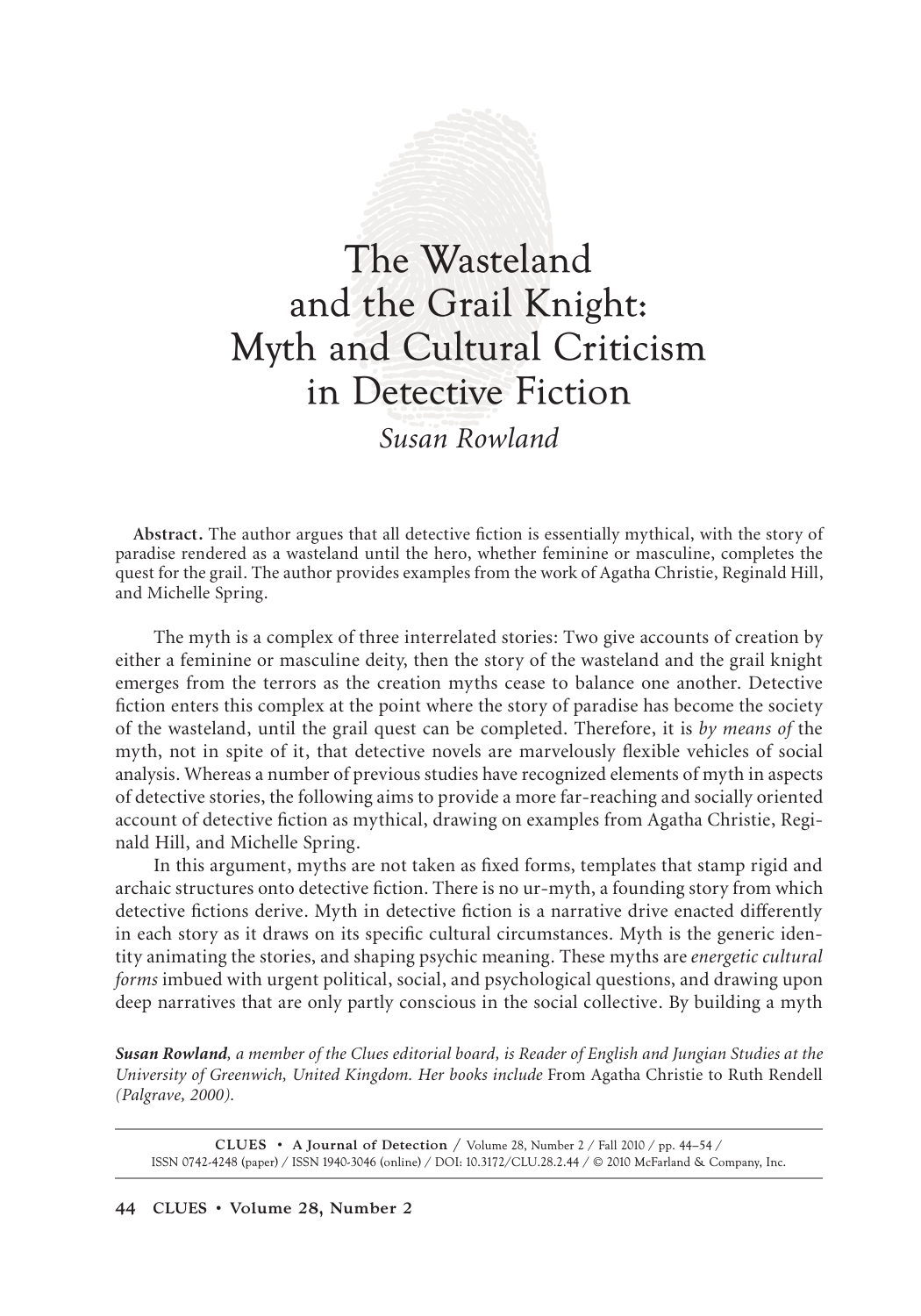theory from recent investigations into the ritual origins of narrative, it can be explored how detective fiction functions as a flexible space where ideas about gender, power, and justice can be debated and made psychologically potent to reader and author.

## THEORIES OF MYTH

The incisive questioning of the social effects of myth goes back at least to ancient Greece (Coupe 9). A perennial question is whether myth is in someway transcendent to everyday life and so manifests as a form of authority or constriction on what is permitted and what is forbidden. Conversely, myth may be regarded as immanent to society, as a patterning to experience that contributes to the formation of meaning without determining it. Ancient Greece describes this as a debate between *mythos*, meaning story or patterning, and *logos*, which is the more abstract knowledge derived from myths.

Laurence Coupe uses slightly different terms in contrasting the "allegorical" use of myth to produce "truth" or doctrine as in the abstraction of Christian ideas from the narratives of the Bible (Coupe 15). The alternative he poses is "radical typology"—not the typological reading of religious myth for truth, but the privileging of story itself as the potentially endless recapitulation of mythical narrative to enrich meaning without ever closing its possibilities. It is in this sense that detective fiction is a particular manifestation of myth in modernity. It functions as a distinctive revelation of social trauma and the desire for redemption.

Marina Warner has a similar attitude to myth, and her slightly more skeptical tone is useful (qtd. in Sellers 14–15). While insisting, in a radical typological manner, that no one telling of a myth has any primacy over any other, she stresses the creative possibility of a conscious intervention to realign patterns that appear to be reactionary. So women writers, especially women detective writers, can exploit the potential complexity in the myth of the hero. Contemporary authors such as Sara Paretsky and Sue Grafton, among others, are, for instance, arguably very conscious of both inheriting and rewriting a complex of gendered ideas surrounding the literary detective.

## THE MYTH OF THE HERO

The amenability of myth as radical typology to imaginatively embrace the other in new and libratory ways is a significant factor in the history of detective fiction. It provides an important counter-perspective to the ideas of Joseph Campbell, major scholar of the hero myth. For Campbell, myth is a relic of our archaic life when we lived immersed in nature (390). Even for modern man, it still offers hope for redemption because "myth is the secret opening through which the inexhaustible energies of the cosmos pour into human cultural manifestation" (3). Unlike Coupe and Warner, Campbell does discern an ur-pattern. His "monomyth" is the basic fate of the male hero:

A hero ventures forth from the world of common day into a region of supernatural wonder; fabulous forces are there encountered and a decisive victory is won: the hero comes back from this mysterious adventure with the power to bestow boons on his fellow man. (30)

This hero meets woman as goddess or temptress and only in the sustaining powers of the cosmos does he find his grail (36, 42). However imaginatively potent is Campbell's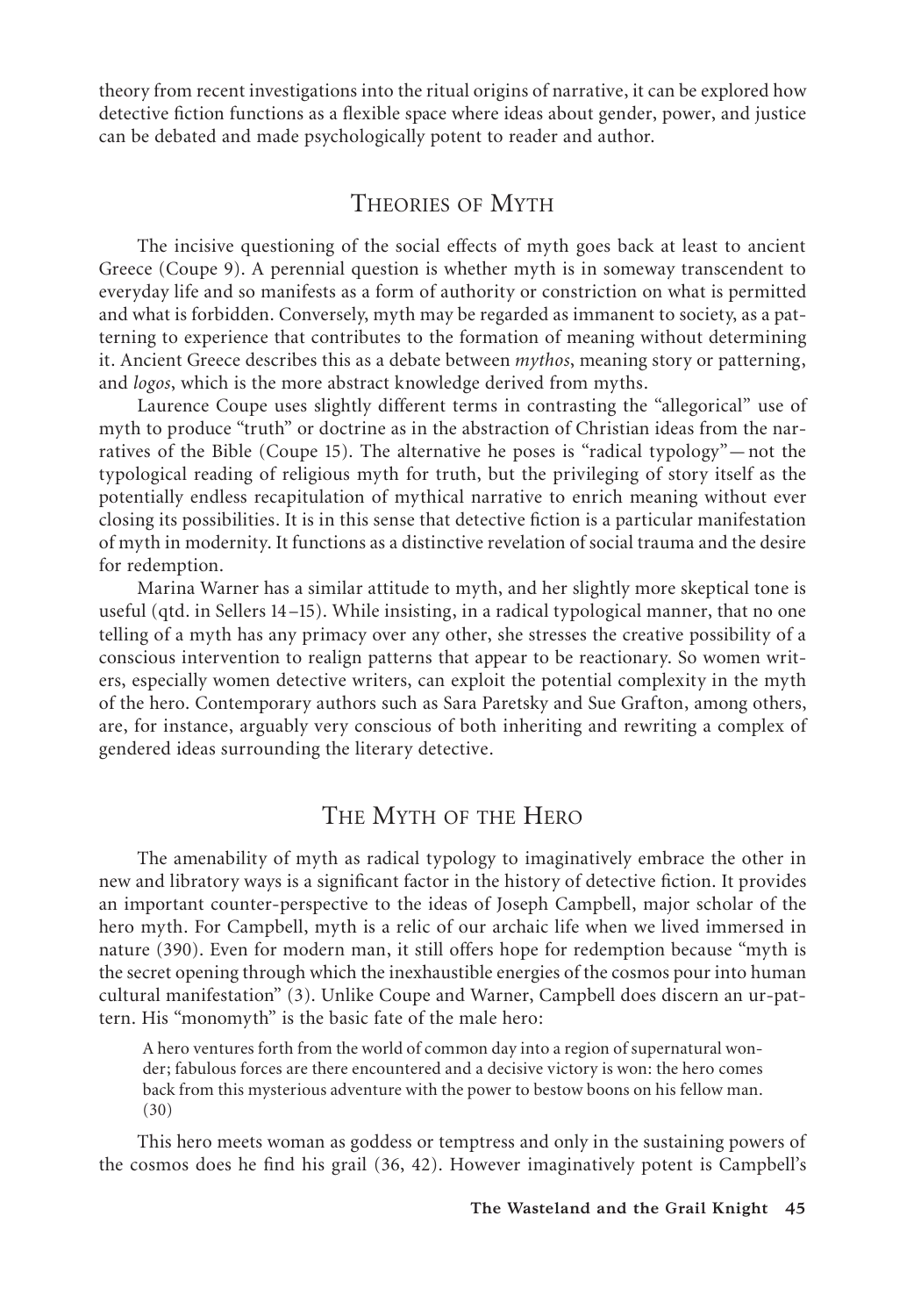vision, his myths point the human psyche either back into the distant past or into an archetypal realm of gods and demons without the more mundane necessity to travel the roads of our social world as part of the quest*.* Ultimately, Campbell sees myth as an alternative to modernity while a radical typology sees myths as animating modernity. Indeed, Campbell is insistent that popular culture is too degraded for myth to flourish in it.

Raine Eisler provides a feminist-oriented alternative to Campbell's masculine heroes. Instead of the aptly named monomyth, Eisler provides a cultural history of two genders and two forms of the mythic hero. Stemming from creation myths are two modes of cultural psychic conditioning. Patriarchy invokes sky-father gods whose relationship to "his" creation is one of separation. This becomes the culture of the blade where the human is signified by man and woman is the "other." Although the blade culture pretends that there is no signifier for feminine hero, this is not true. The "other" creation myth is that of the goddess as sacred earth giving birth to human beings. Her "chalice" culture is one of creative receptivity, of connection and relationship. Her heroes can be women or men, figures for the goddess or her son-lover, whose heroic action is focused on healing through relationship. Effectively, Eisler aims to convert creation myth into both historical analysis and *current* cultural transformation. Drawing heavily on feminist theory, theology, history, and archaeology, Eisler challenges the masculine bias of previous scholarship. Rather than "forge" a story of progressive Western civilized "progress," she sees all human cultures as poised between two basic models: of partnership, based on equality of the sexes, and a dominator model, based upon masculine ownership of his "other," woman (Eisler xv–xx). Historically, this has seen the most ancient cultures as aligned with the partnership type of culture through their reverence of the earth goddess as the feminine principle and source of life. Eisler converts her mythical reworking of creation myth into the cultural synecdoche of chalice and blade. From thence she produces the sociological "Cultural Transformation Theory" (xxii). Her book is aimed at aiding the resurgence of the partnership model that she interprets as underlying such modern movements as Enlightenment emancipation, feminism, as well as ecology, and calls for social justice (Eisler xx, 105–06).

Eisler's literary criticism reads texts such as ancient Greek drama as active interventions into political consciousness. To continue this treatment of fiction as the site of cultural transformation, it is useful to look for evidence that the literary detective is a protean site for the myth of the hero. Whether a masculine hero of dominator father-god or feminine hero of partnership and the goddess, the detective is undergoing transformation. Thus it is time to look at the social politics and myth of the hero of detective fiction and suggest that modernity has suffered from a surfeit of the masculine hero. Without his discriminating blade-type consciousness existing in a dialogue with feminine connectedness, the male hero turns desperate and predatory. The feminine hero is urgently needed to redress the balance and find a secure relation to her "other," the sky-father knight. The important point is that human consciousness and human society cannot survive with only one gendered mythic hero, as can be seen in detective fiction.

#### MYTH AND DETECTIVE FICTION

John G. Cawelti acknowledges that myth is an element in what he calls the "formulas" of popular fiction (27). These formulas, both narrative and symbolic, are charged with feeling and work through social tensions. Crucially, Cawelti lists four hypotheses about the dialogical relationship between culture and popular fiction. Such works affirm existing atti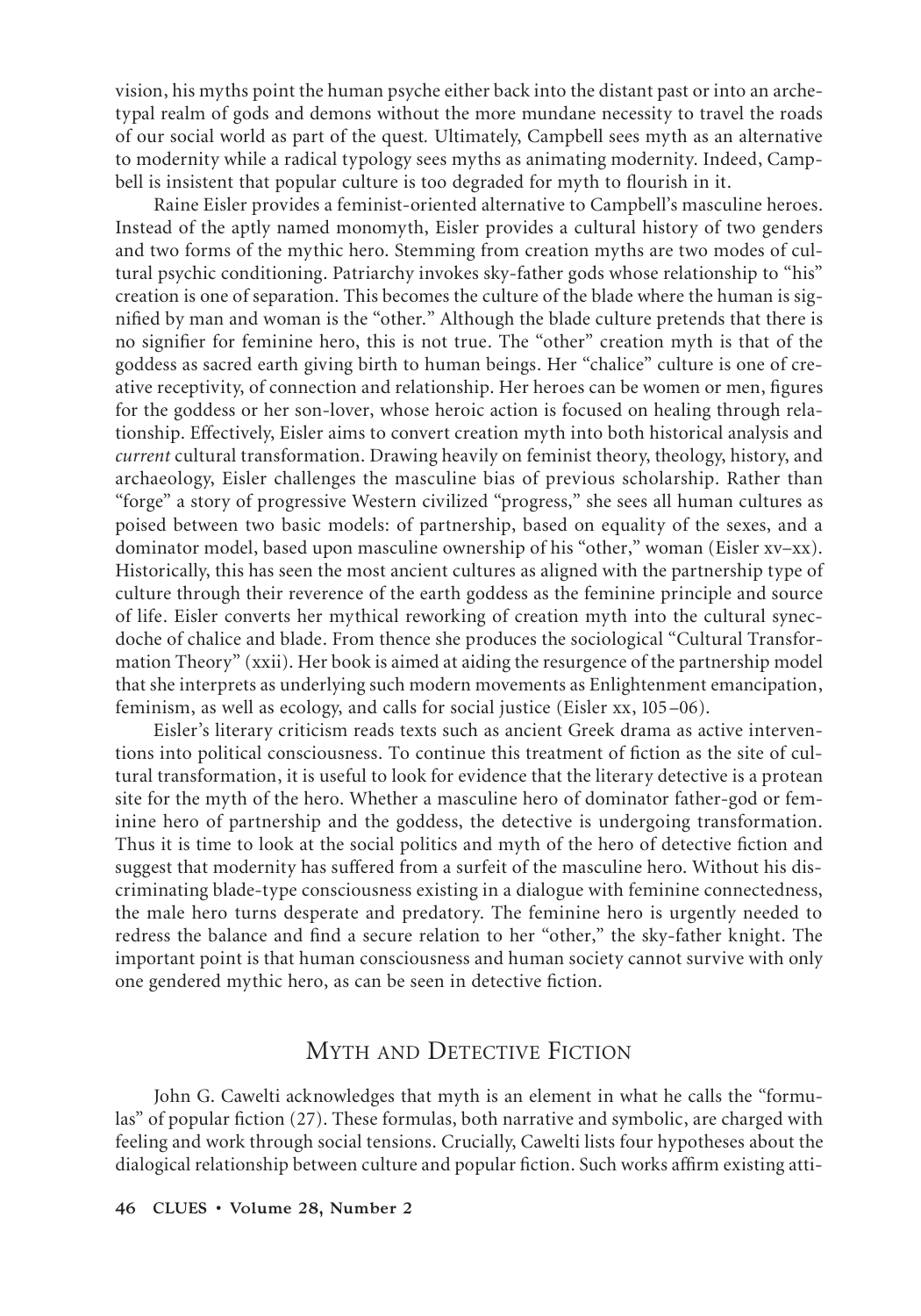tudes, resolve tensions, explore boundaries of the permissible, and help to assimilate social changes (95–96). Detective fiction also offers three further experiences. First, it explores the notion of heroism as an orientation of consciousness toward separation and discrimination (masculine sky-father hero), or integration and relatedness (feminine earth-mother hero), as a way of changing or rebalancing these ways of relating. Detective fiction adopts, interrupts, and re-creates mythical heroism, so often caught up in masculinist structures. Hence *feminine hero* is used here, a motif applicable to male as well as female detectives when embracing earth-mother and "chalice" qualities of relational embodiment. *Masculine hero* stands for the patriarchal myth whose emphasis on separation inevitably imports a "dominator" social structuring, since "he" defines himself as not-other, not feminine. The term *heroine* is not used here because of its debased connotations, signifying a female adjunct for patriarchal posturing.

Second, detective fiction is a way of translating *logos*, abstract knowledge, like the "bare bones" of evidence into *mythos*, story: Detective fiction, however cozy and self-consciously artificial, makes us realize that human life cannot be reduced to a list of facts. Third, detective fiction offers a redemptive hope to the wasteland of the world of the crime. It therefore has a spiritual function, even if redemption is shown to require more social energies than the form can provide. This myth-complex in detective fiction is about the genre itself as dynamic, as *making* the social changes.

Cawelti identifies elements of myth in hard-boiled crime fiction by regarding the hero as a knight in the wasteland of the city (150–55). However, for him this is a limited identification of only one aspect of the genre. He does not connect myth to gender as something interrogated by detective fiction nor the crucial matter of how the detective relates to the quest. Interestingly, Cawelti criticizes George Grella's notion of classic detective fiction as closer to comedy than tragedy or romance (108). Yet *classic* detective fiction, such as Christie's novels, heals the wasteland, if only ironically. It restores the natural balance of the social group, which has accommodated itself to necessity and death and now moves on, often celebrating life with a romance. These characteristics are those of comedy, and of comedy attuned to nature as Joseph Meeker alleges.

Christine A. Jackson provides a reverse emphasis to Cawelti. Focusing on female private investigators, Jackson shows how the achievement of the detective quest restores or creates some unfinished parts of the female self. Where the wasteland comes into the detective's suffering, there may be failure, as Paretsky's V. I. Warshawski often discovers. To Jackson, Grafton's Kinsey Millhone is more successful in enacting myth structures. Jackson stresses that she is arguing about *women's* detective fiction on the reasonable grounds that female authors may look to a variety of myths and rituals in an attempt to refashion the detecting hero. It is necessary to broaden the framework about literary form as a mode of evolution of social consciousness into one that is dynamically mythical for both genders.

# THE MYTH COMPLEX: SKY FATHER, EARTH MOTHER, AND THE GRAIL QUEST

One key aspect of the myth-complex animating detective fiction is the endemic struggle over the nature of heroism, which seems, as Baring and Cashford suggest, to be embedded in oppositional thinking: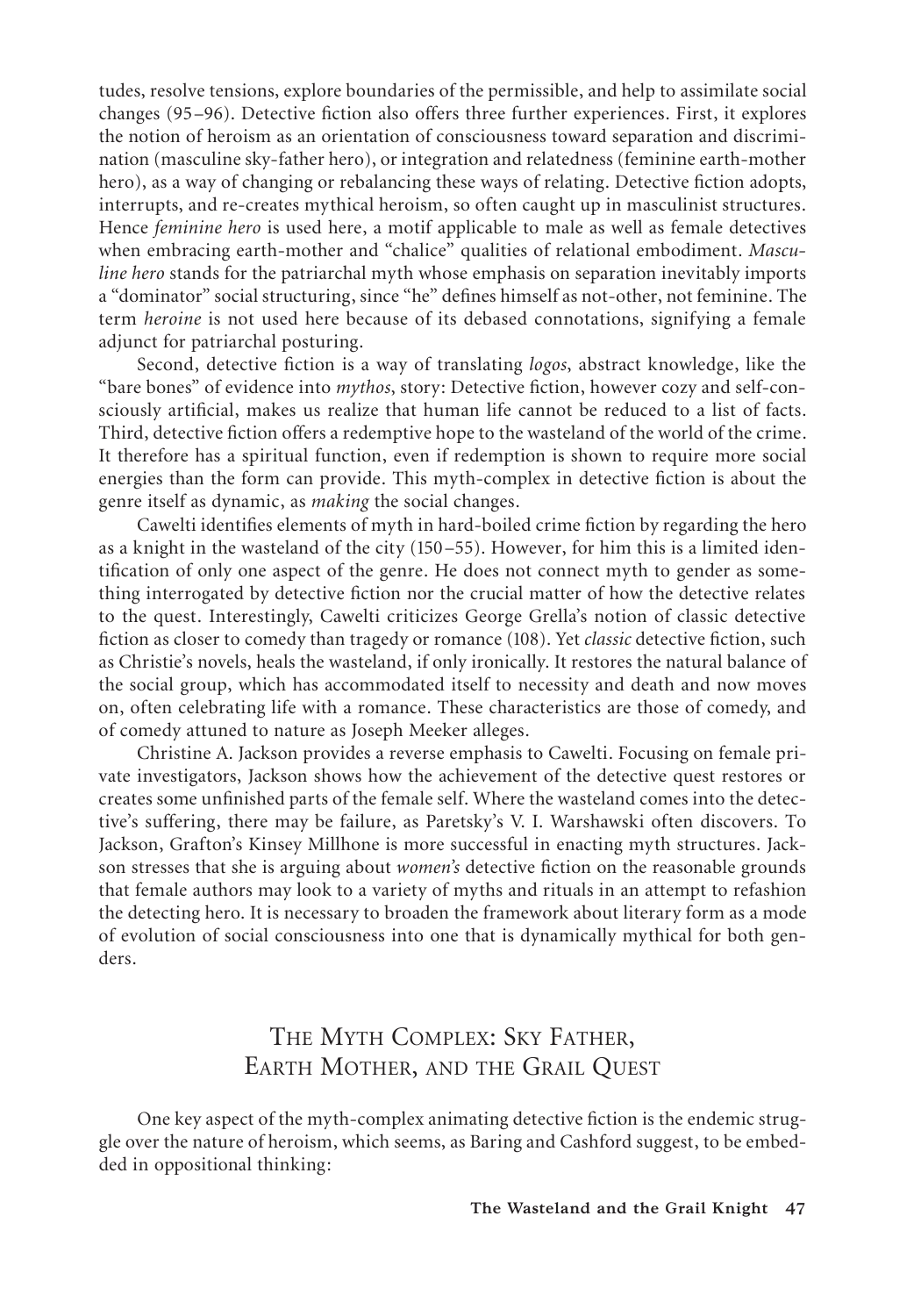The image of *opposition*—of the heroic consciousness banishing chaos to create and order the world—became the model for the way of thinking by which civilization was sustained, and so it entered Judaeo-Christian thought as the basic structure through which the world was perceived and the quality of life was ensured. (667; emphasis in original)

If the definition of the hero is at issue, a very ancient figuring of gender in creation myths can be recalled. Is the detective a knight of the sky-father god, built on separation from and repression of the other? Here, the danger is of creating rather than healing the wasteland. Or can "he" also be "she," knight of the earth-mother goddess, seeking a relational, erotic connection to the other as part of healing the ravaged earth? An interesting example of a detective debating these dilemmas is Hercule Poirot in *Murder on the Orient Express* (1934). Uniquely in his career, he decides here that exposing the guilty would wound the wasteland rather than save it. Such a detective, who can find something within himself that allows him to recast the hero myth, sounds seductive to a culture that has perhaps suffered too much from patriarchy's heroic son.

Yet the creation myths themselves are, like gender, not either/or. For consciousness and society to thrive, culture needs both creation myths in balancing relationships; the hero of the mother needs to learn to avoid being swallowed up by erotic connection to the land, while the hero of the father must learn to relate and to connect if he is to succeed in solving the crime. The process enacts a grail quest, for the world is a wasteland when feminine and masculine powers are out of harmony. This founding mythical gendering of detecting practice is a crucial aspect of the form. Put simply, the detective story has to negotiate these two forms of heroism, and that very negotiation will be social criticism for these myths, as they are not separable from culture but are fundamental structures within it. The sky-father and earth-mother creation myths give the genre the basic dynamism or mode of operation of the singular detective, while the grail quest gives the genre its orientation toward society. To what extent then does detective fiction offer spaces where the competing claims of these interconnected creation myths might be functioning in the service of rebalancing gender and relational structures and concepts of justice and ethical practice?

For the social space of the story, the myth is one of a landscape that ought to be a paradise, but is, in fact a wasteland, because something human has gone wrong. The ailing king must be healed, yet the only thing that can heal him is the sacred cup or grail, and nobody knows where it is to be found. In detective fiction, the grail is the truth about a crime or crimes. Only by rebalancing the gendered creation myths can the king recover and the (social) wasteland bloom. There must be a grail knight who will seek the grail as the truth that will unlock the wasteland or ask the right question of the ailing king. How many detective stories turn on the detective learning what the right question is? The moment of the *right question* is also a moment of *right questioning* as the detective finds the healing balance of masculine and feminine relating. The grail hero succeeds in uniting the creation myths: The detective is hero to the earth mother *and* sky father.

Although this myth-complex animates all detective fiction, it is differently angled in the different subgenres. It would be easy to suggest that hard-boiled detective fiction resists the myth in that the wasteland is not healed at the end of the story. The most that seems to happen is that the detective hero takes on the role of emblematic sufferer, becoming a metonym for the wasteland itself. He or she becomes the sick king (part of the wasteland in the mode of the feminine wounded earth), as the lack of justice is internalized in the detective's depression or heartbreak, or forcibly written on the body as wounds.

However, in the flawed suffering detectives of the most realistic police procedural or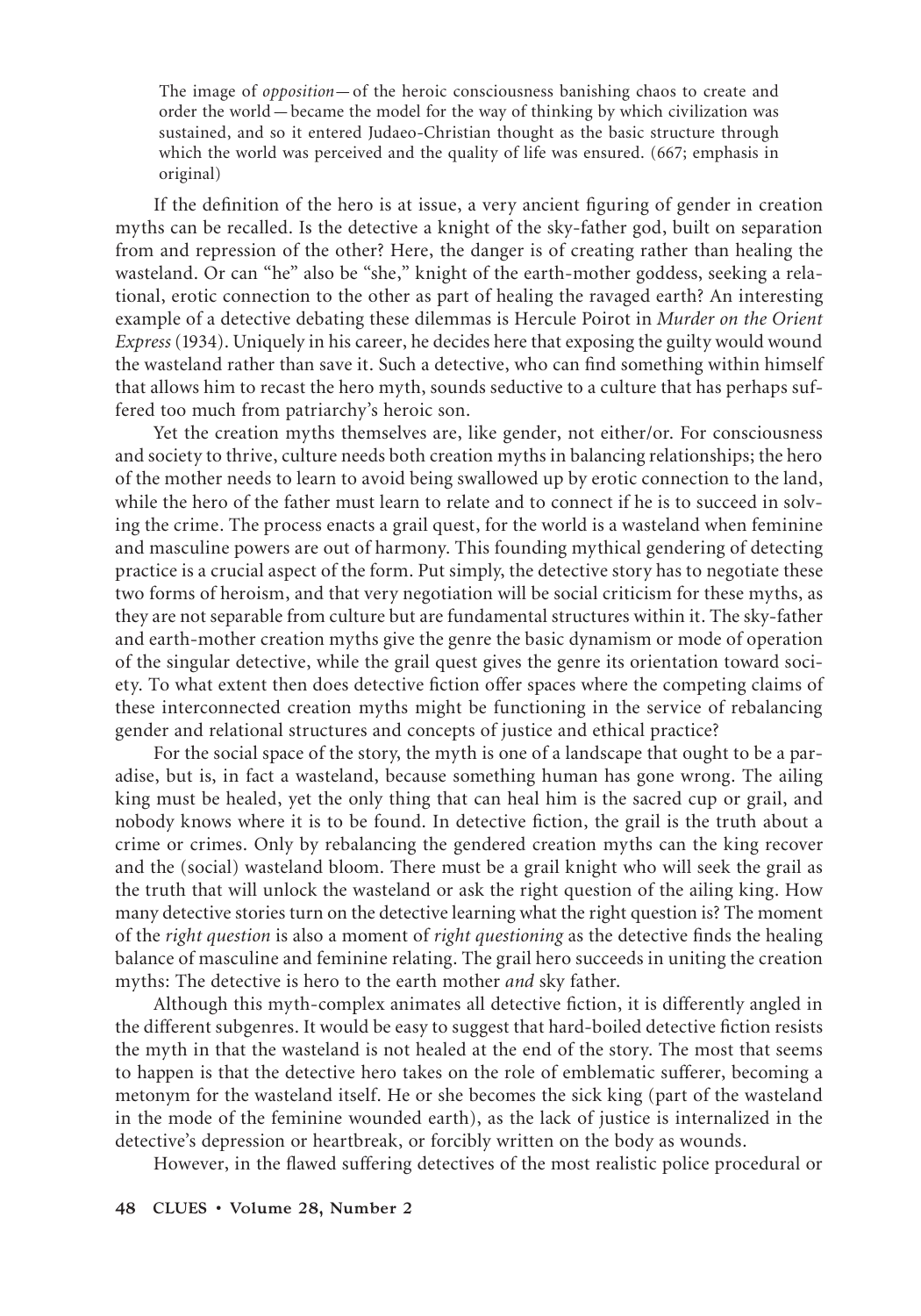the serial killer stories, even the close identity (which is not a complete identity) of criminal and detective remains a quest for redemption. Just because the myth is incomplete, indeed cannot be completed, does not mean it is not present as a desire animating the plot. A common development is for the hard-boiled detective to cease his quest only by taking on the mantle of the sick Fisher King himself. He sits with his whiskey encased in despair as the traditional masculine hero mode has failed him and this wasteland. Raymond Chandler's stories are early examples here. Consider, for example, Philip Marlowe's explicit treatment of General Sternwood as the sick king (also suggesting King Lear) in *The Big Sleep* (1939) to whom he will finally prove his allegiance. Marlowe also typically exhibits a "turn" in his detecting role, when his masculine singularity gives way to a more relational form of connecting that then drives the subsequent story—in this case, his loyalty to Sternwood. The modern detective takes up the Grail Knight's burden in reconfiguring the hero away from a merely egocentric separation from the other to an added emotional or erotic connection. The detective's connection to the world depends upon what kind of hero he or she will be. This very "heroic" relation to the world, seen in the acute sense of a society driven by money, becomes a structure that, in Chandler's work, incarnates and enacts cultural criticism.

What is known as Golden Age detective fiction is more readily identified with the myth as a successful quest. Here the wasteland may well be returned to a paradise on the achievement of the detective's discovery. On the other hand, paradise is, explicitly in this self-conscious, ironic form, a place of imaginative desire rather than social realism. For example, the Golden Age includes Dorothy L. Sayers, who shows the consequences of her grail knight, Lord Peter Wimsey, questing in the feminine with erotic and social relatedness to the wasteland. He discovers the high price of connectedness by his inability to cut himself off from the sufferings of punishment. It reawakens in him a time when he was in truth the suffering son of Mother Earth, in the mud of a World War I battlefield. The clearest example of this occurs in the first novel, *Whose Body* (1923).

This Golden Age form is often accused of an ingrained conservative bias. However, it is more complicated than that, because, intrinsic to the cozy, is literary self-consciousness, so the form is capable of arguing against its own stability. Second, myth may work for experimental progressive social criticism and not only used to glorify conventional norms. To explore these suggestions, it is necessary to look first at an example of the mythcomplex from the heart of the Golden Age, as represented by the work of Agatha Christie. Next, two modern authors will be examined who draw on Golden Age tropes for their detectives yet evoke a more realistic hard-boiled wasteland for their depictions of contemporary crime: Reginald Hill and Michelle Spring.

# DETECTIVE FICTION, MYTH-COMPLEX, AND CULTURAL CRITICISM

Golden Age detective fiction is not unproblematically conservative. In its small communities can be discovered evil whose eradication requires a level of irony directed at the power structures of an imperial age. So it is intriguing that in 1930, Christie's *Murder at the Vicarage* introduces Miss Marple as a cannibal:

"As a matter of fact," said Griselda in a low, mysterious voice, and stopped. Everyone leaned forward excitedly.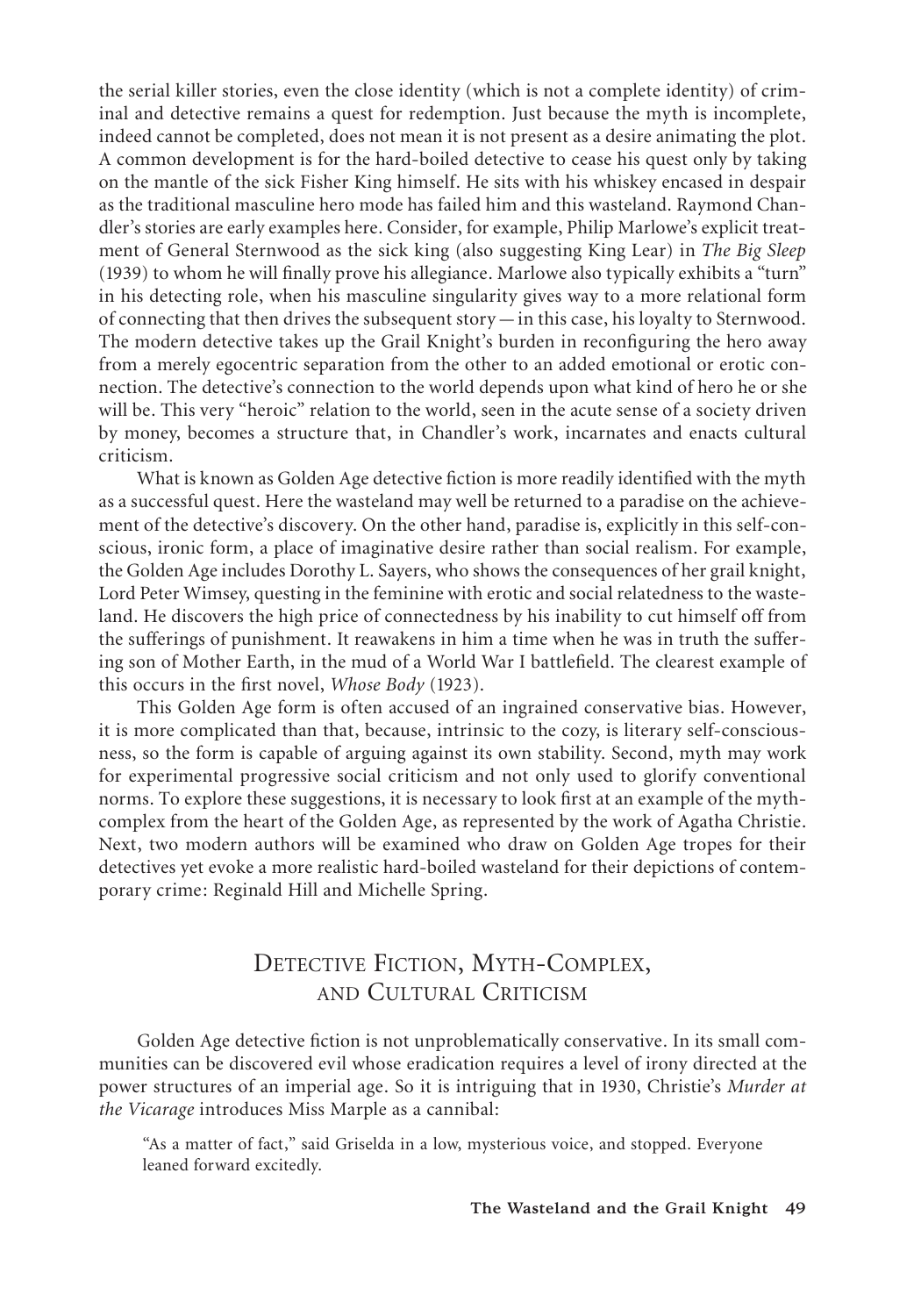"I happen to *know,*" said Griselda impressively. "Her husband was a missionary. Terrible story. *He was eaten*, you know. Actually eaten. And she was forced to become the chief 's head wife. Dr Haydock was with the expedition and rescued her."

For a moment excitement was rife, then Miss Marple said reproachfully, but with a smile: "Naughty girl!" (17; emphasis in original)

This is social criticism with a literal bite. Gossip's dark predatory side can be seen on a par with fantasies about faraway peoples, specifically presented as delusional fantasies. Miss Marple is jokingly first presented as chief cannibal/consumer-by-gossip of village oddities. Are the true crimes of this fictional world located within the detective herself? It is very suggestive that Christie presents the double-edged nature of the quest hero: the problem of how the knight can be true to his healing mission when the *masculine* quest hero is all too likely to blunder about causing trouble with his sharp sword. This question is modern crime fiction's attempt to integrate the creation myths. For example, Hill's "good" policeman, Peter Pascoe, becomes more hard-edged after a career with his mythic boss, Andrew Dalziel. In *Good Morning Midnight* (2004), Pascoe, to blackmail a government agent, threatens to prosecute a frail elderly woman for her medicinal use of cannabis. Christie was consciously aware of the danger of the detective turning predator by taking on himself or herself the role of divine retribution. With Miss Marple gradually assuming the role of *Nemesis* (1971), as the novel title indicates, Christie's other famous detective, Poirot, also assumes neo-divine powers yet uses them mercifully in the cause of social reintegration in *Murder on the Orient Express*, where he effectively pardons the twelve murderers. Poirot's imaginative act of (divine) empathy, well outside the rule of law, haunts later novels. Ultimately, he ends his career as a murderer in the cause of justice in *Curtain* (1975). Here, Christie's detectives have indeed become divine emissaries of revenge, putting them in danger of too much heroic separation from embodied humanity, which would bring darkness to the wasteland. Fortunately, the self-reflexiveness of the Golden Age form continues to endow them with a *fantasy* of sacred justice.

Golden Age detective fiction aimed at having the protagonist heal the wasteland. Such a social revolution is only achievable by an ironic self-consciousness that this was *fiction*. These works refer repeatedly to detective fiction itself to invoke a pact with the reader about literary expectations. Paradise in the works of Christie, Sayers, Margery Allingham, and Ngaio Marsh is explicitly a fantasy. Death is overcome in the new Eden by two forms of metonymic displacement. Solving the crime removes the corpse to the status of a token of death. It also, in fantasy, fulfills the death drive, so the corpse becomes the sign of the healing of death and is turned into the grail. Hence the detective's role is completed and the reader's quest for meaning satisfied. Death is *solved*. This literal embodiment of the myth continues in the modern cozy and, indeed, is what gives it its name. More interesting is work that complicates the relation between hard-boiled and cozy in the interests of social criticism, such as is seen in the work of two writers—indebted to, but not restricted by, Golden Age norms—who develop the mythic elements in striking ways.

# THE DETECTIVE'S GRAIL QUEST IN THE TWENTY-FIRST CENTURY

Cambridge- and London-based private investigator Laura Principal narrates Spring's series. Clearly influenced by feminist hard-boiled novels of U.S. writers Marcia Muller, Grafton, and Paretsky (the Canadian-born Spring lives in the United Kingdom), the nov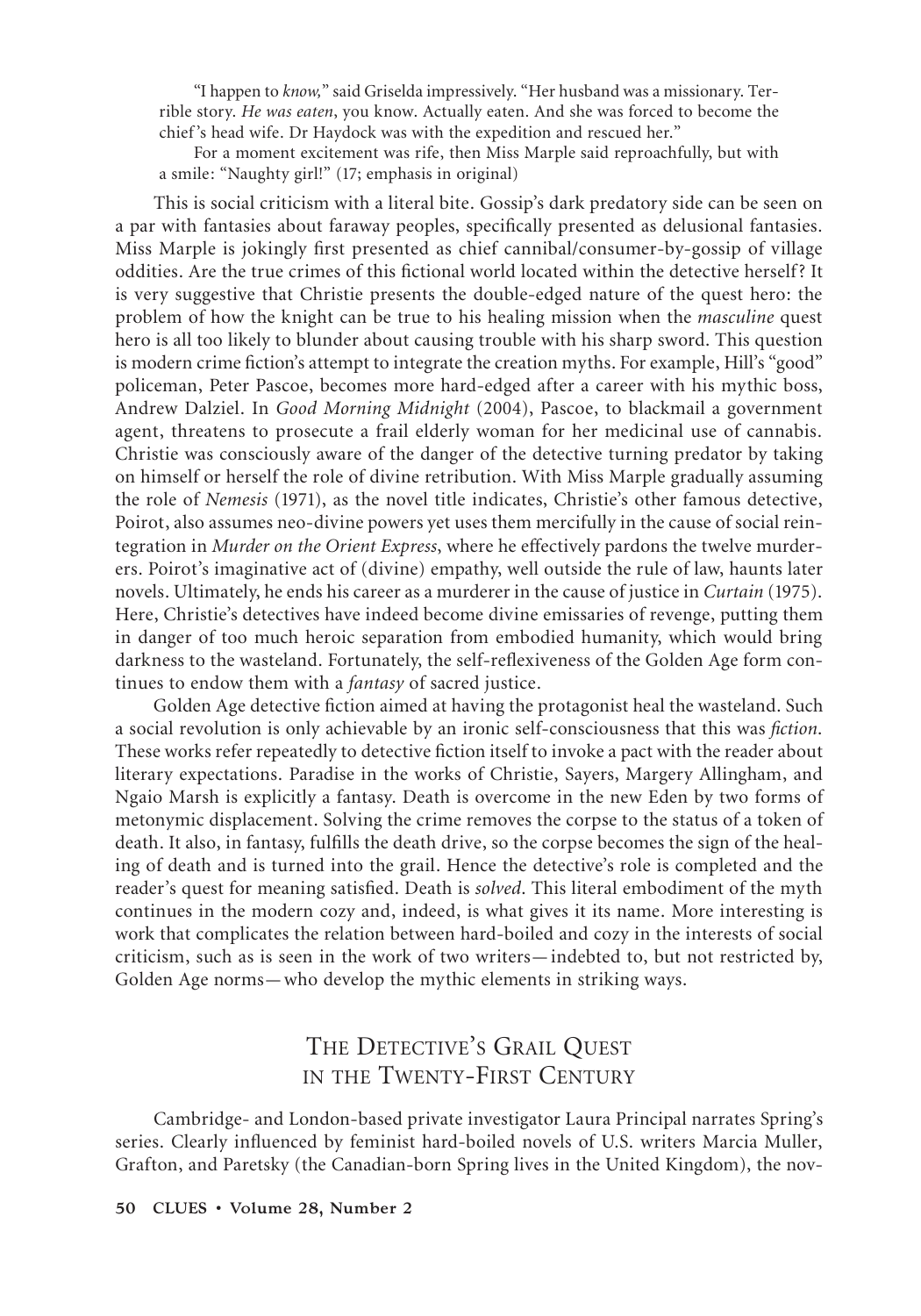els offer a more collective notion of the detective than a single figure on mean streets. Despite the singularity implied by her surname, Laura works with partners: Sonny, who is also her lover, and Stevie, an enigmatic woman of great resources. The Grail Knight ceases to be that dangerously unsocial masculine being, the lone wolf, and becomes a collective identity. Spring shows that the collective hero can be reconfigured through a successful crime investigation. Through the quest, the group is re-formed into a healed space of loving relationships. Laura's defining expansion of self comes through working with, not against, the group. Goddess consciousness is shaped into the detecting quest for the healing truth/grail. Fascinatingly, the truth is revealed as more *mythos* than *logos*, more overlapping layers of stories than abstract fact. Such a paradise might extend its beneficial powers to the outer wasteland. In effect, while Spring's novels conform to hard-boiled social criticism in revealing corruption rather than ameliorating it, she offers the fantasy of a return to a maternal paradise in the healing of a female-centered group of friends and lovers.

Crucially, Laura has a third base for living, officially nothing to do with her work or her Cambridge home. Wildfell is a remote country cottage shared with her close women friends, Helen and Stevie. There, Laura finds her true center of self. This is a clue to the underlying myth of the series. Narrated in the first person (like Muller's Sharon McCone, Grafton's Kinsey, Paretsky's V. I.), Spring's series is a feminist-inflected quest for self, but a self understood as relational and social and connected to Mother Earth in the femaleshared space of the country cottage. So this detective prioritizes earth-mother relatedness, literally in her collectivity. Yet this earthed self is equally part of the suffering world. For although Laura finds herself forced to turn inward as part of the matter of her investigations, the stories very deliberately focus outward into an England warped by inequalities and deprivation. There can be a root of misogyny, often of ancient origin, twisting round the crimes Laura detects. In the hard-boiled tradition, Laura uncovers more than individual criminals. She often detects a terrifying fragility in the social advances of feminism, the welfare state, and the ability of the family to nurture the vulnerable.

In the novel most focused on a single family, *In the Midnight Hour* (2001), and the tragedy of the loss of a child, Spring's incisive cultural criticism is acute. Jack and Olivia Cable lost their four-year-old son, Timmy, when he disappeared from a Norfolk beach twelve years previously. With no body, Olivia persists in treating Timmy as if he were alive. The couple comes to Laura because Olivia believes she has found Timmy in a sixteen-yearold street musician. Jack wants him investigated. A shadowy presence in the atmosphere of trauma is Catherine, Timmy's elder sister who, even before his disappearance, took second place in Jack's view. Fortunately, Catherine proves resilient to the inequalities of gender. Far more fascinating, however, is the indictment of the role of Jack's mythic heroism in the destruction of his family. For it is this novel where the feminist myth of self as detective grail quester in earth-mother role is explicitly used to critique the traditional patriarchal sky-father myth of heroism.

Unlike Christie and Hill, Spring manages to separate out the destructive ego-centered hero from the detective by offering a more developed feminine hero of collective and relational methods. Masculine heroism, in the shape of Jack's story, here means an impossible journey for treasure/discovery, bravery, preservation of a life, and a triumphant return to the thanks of a grateful nation. However, while Laura has to battle with a profound breach of her autonomy in a miscarriage, she slowly discovers the heavy price paid by Jack's family for his heroism: an obsession rooted in a mad desire to locate two lost ships in the arctic. Made sick by his refusal to rest, Jack either neglected his son until the child drowned or may even have lashed out at the boy whining for his attention.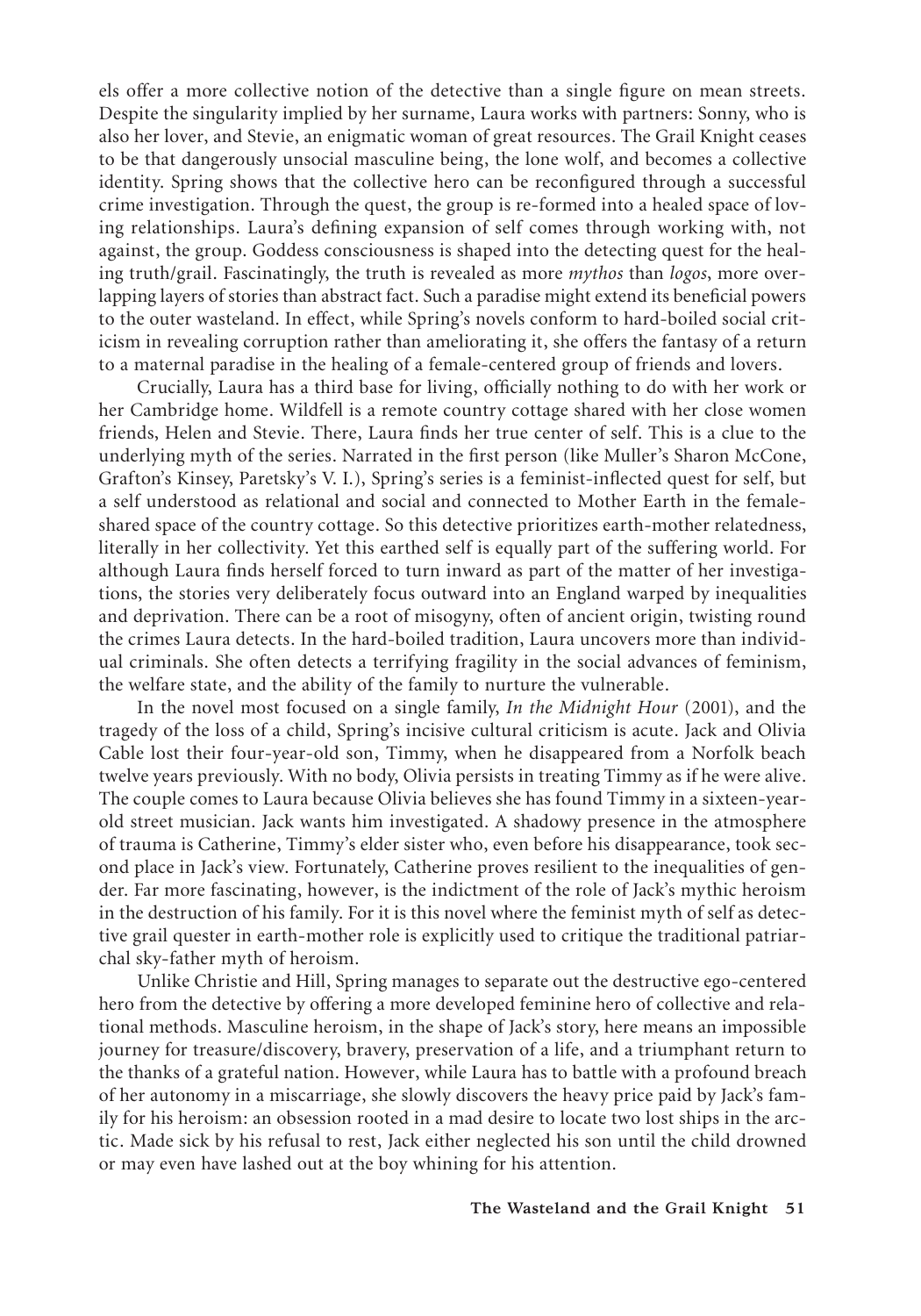*Sometimes in my mind I see a terrible scenario*, Catherine had said to us, there at Cleybourne Hoop. Her voice dropped to a whisper. *Timmy asking questions, over and over. Daddy trying to think, and demanding that Timmy be quiet. And then striking him when he isn't. Timmy falling and his head hitting a rock. It would be a sudden surge of anger, rather than a studied assault*, Catherine said. *But even so, it doesn't really fit with the daddy I knew.* (301–02; emphasis in original)

In the unknowability of Timmy's exact fate lies a space where tragedy and patriarchy meet. It is where the new inflection of the grail myth in Spring's feminism clearly reveals and condemns patriarchy's perversion of the wasteland. At this point Laura draws back. By respecting the unknowability of Timmy's fate, especially as Jack is now dead, she combines the best of heroic styles: the relationality that empathizes with the pain of surviving family members with the ability to detach herself and move on. A detective needs both myths if the wasteland is to be healed more than it is wounded by the investigation/quest.

Hill's work, which combines strong elements of social realism with literary experimentation and self-consciousness, explores the semi-sacred roles of the detective. It would be tempting to suggest that Dalziel and Pascoe neatly divide the detecting roles between them. Does one of them embody the masculine hero by scrutinizing the crime from outside, and the other express the feminine quester who seeks truth by fully entering the world of the crime? In fact, the novels show the two of them trying out and adapting both types of myth-hero role. For example, in an early novel, *An Advancement of Learning* (1971), Dalziel theatrically stomps about a higher education college while Pascoe detects by renewing his passionate feelings for Ellie Soper (later to become his wife). However, it is suggestive that a much later short story on the first meeting of the formidable pair, "The Last National Service Man" (1994), has Dalziel surviving the rants of a crazed gunman by fully entering his world while Pascoe's naiveté contributes a useful innocent separation within a hostage situation.

However, *The Wood Beyond* (1996) is more typical of Hill's method of combining a passionate interiority somewhere in the detecting team with powerful social criticism in the totality of its activities. The novel combines modern crimes of animal rights activists attacking chemical laboratories with an examination of how historical atrocity and classbased cruelty can wound generations. The funeral of Pascoe's grandmother uncovers the shocking secret that her father, also called Peter Pascoe, was shot for cowardice in World War I. Meanwhile, Dalziel becomes involved when a raid by animal rights protestors stumbles on a skeleton at Wanwood House. Deeply disturbed by discovering his family on the other side of the criminal divide, Pascoe cannot help embarking on a personal quest alongside his police duties. Dalziel, too, seems bewitched by the personal in the person of animal-rights raider Amanda Marvell, with whom he begins an affair. Both men suffer for their time as detectives in the feminine mode, but only Dalziel feels he has to choose between Marvell and his job. In fact, it is, for him, no choice, but as Hill makes clear, Dalziel's unwillingness to have any faith in Marvell's innocence, when a little would be enough to retrieve their relationship, is more a fear of commitment than of noble necessity.

Pascoe discovers a link between his personal quest and the current police case. The evidence of the then-capitalist patriarch, who lied to save his son, condemned Pascoe's great-grandfather. The delicately bred boy was the one who really exhibited uncontrollable fear on the battlefield. Yet, in a final layer of class callousness, the rich man who destroys the first Peter Pascoe proves to have been his father. Finally, today's Pascoe comes face-toface with the ancient man who, once upon a time, languished in a hospital while his father lied to save him at the expense of his illegitimate brother. The old man sees the Peter of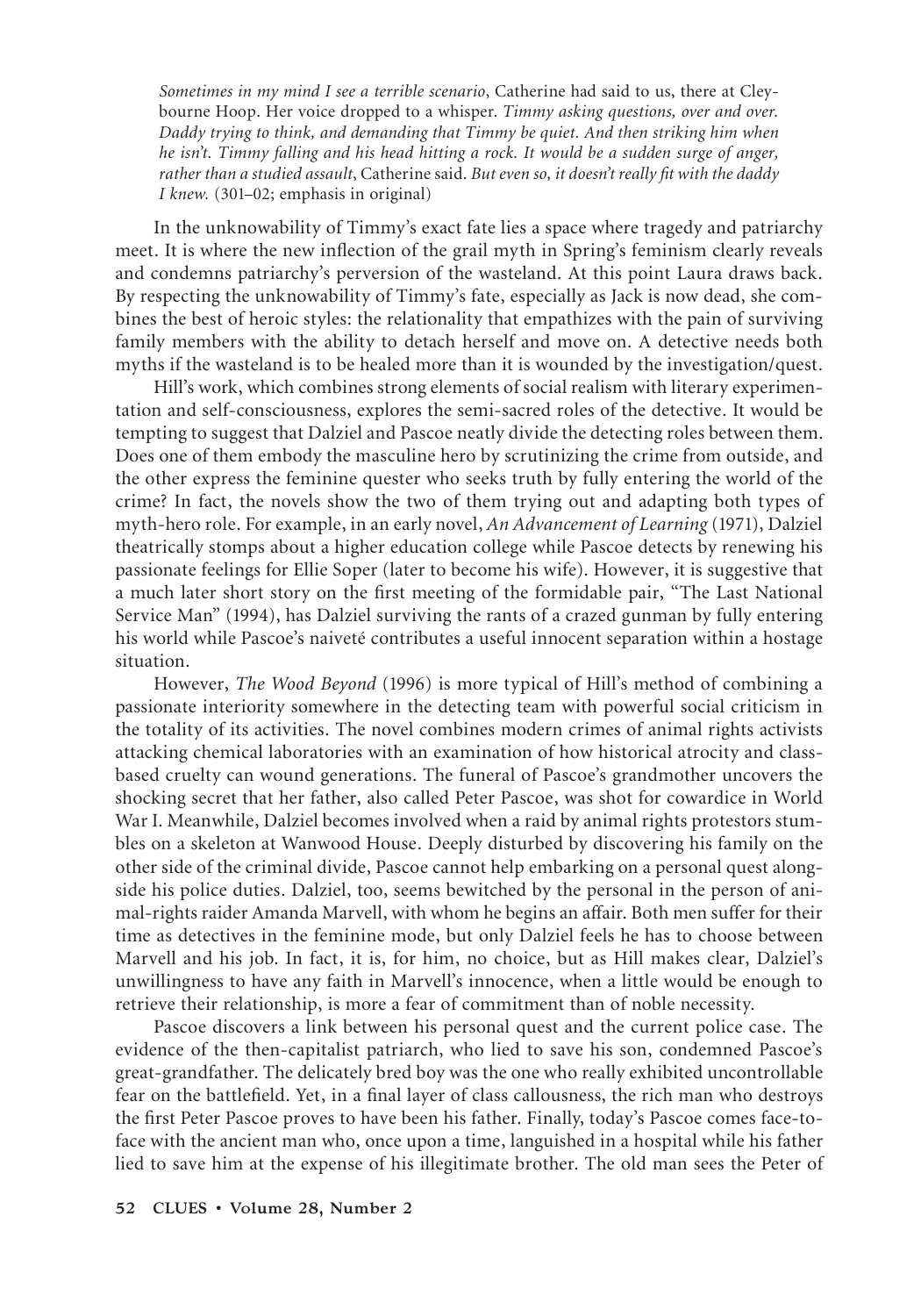long ago to ask forgiveness. The young man sees the need to, at last, *detach* himself from his role as a detective in the relational, feminine, interior mode. So he steps back into his official separation as a policeman to make an arrest for today's crimes.

*The Wood Beyond* explores the role of detective fiction as a metonym for representing war, the ultimate source of the wasteland, as Gill Plain has described. It may be the explanation for the popularity of detective fiction in the twentieth century, as it provided the mythical means to attempt to heal war—to turn the cup of death into the healer of life. Not only does Pascoe's personal quest dig up the horrors of the World War I, but it also unearths a skeleton that proves to be the betrayed Pascoe's angry cousin, Stephen. The quest into war history itself represents an argument about the way past corruption and class exploitation continues to trouble the present. This criticism is not confined to literal war. The animal-rights protestors are variously motivated by the agonies of the defeated miners' strike and the continuing cruelty of modern warfare such as the Falklands conflict.

Finally, the title of the novel is a reference to a William Morris fantasy text taken into the trenches. It reminds us of the ideal sacred woods of an England that maybe never was. In the novel, the last remnant of the ancient wood of Wanwood is brutally carved up, like a battlefield, to keep out protestors. Not all wars are called wars, the novel seems to suggest. Dalziel and Pascoe, in their struggle between detecting as separate and aloof or as relational and engaged, are forced thereby to detect their own selves, and they find themselves in the wasteland of modern capitalist enterprise. Yet *The Wood Beyond* does acknowledge the efforts of these heroes, not only in the successful capture of a murderer and closure of two corrupt businesses. Within the wood beyond, there is a rebirth, a resurrection as the skeleton becomes, through relational detection, a person and a story with the potential to heal a family: Pascoe's.

Hill combines social realism with literary density and self-conscious plotting to explore and test the narrative properties of the detecting myth. He is far less interested in giving a realistic portrayal of the police than in giving the reader a place at an excavation of the wasteland. Beneath the cruelty of today are deep structures of class exclusion and inequality. The detective grail quest uncovers them. The comfort offered is the possibility of salvation in the group—families, police officers, friends—might constitute a detective combining the justice-delivering properties of a masculine knight, with the relational compassion of the feminine detective.

#### **CONCLUSION**

By reading these novels, we are inducted into the worlds and choices of these detectives. The various inflections of the grail-knight myth are an attempt to structure readers' own desires in the context of arguments about society and culture. To read this literature of desire is to be suspended in an ethical quest—to be both *of* the world and to achieve a selfhood within it. Myths are energetic cultural forms by which consciousness is remade in individuals and wider society. Remaking consciousness is itself, and occurs by means of, cultural criticism. It is the repetitious nature of popular fiction, the way it is continually rewritten and reread, that allows it to take on the ritual properties inherent in myth.

Detective fiction arose within a modernity suffering from over-marginalization of feminine relating; a modernity in which the wasteland was becoming all too literal. In its very earliest forms, it detects the hysteria of the masculine quest hero if he has to live without the feminine other. Sherlock Holmes needs Dr. Watson's relating qualities if he is to